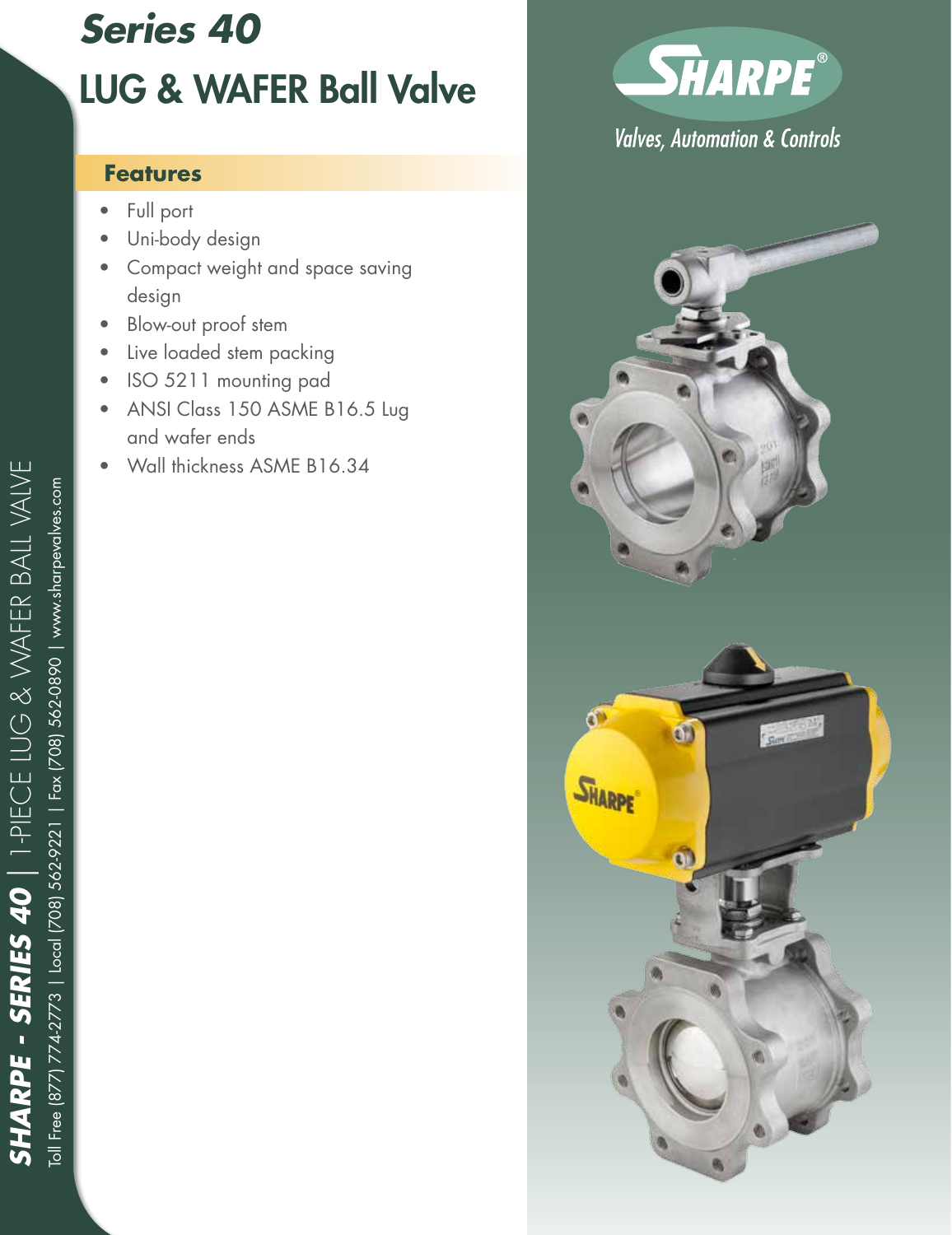## **Dimensions**





| Size |      |      |      |      |             | Port | <b>ISC</b>      |
|------|------|------|------|------|-------------|------|-----------------|
|      | 3.38 | 4.54 | 3.15 | 4.75 | 2.75<br>.96 | 2.00 | F05/F07         |
|      | 4.99 | 5.39 | 3.90 | 6.00 | 4.02        | 3.00 | F10             |
|      | 6.89 | 8.03 | 4.74 | .48  | 4.02        | 4.00 | F <sub>10</sub> |

*SHARPE - SERIES 40 |* 1-PIECE LUG & WAFER BALL VALVE **SHARPE - SERIES 40** | 1-PIECE LUG & WAFER BALL VALVE<br>Toll Free (877) 7742773 | Local (708) 562-9221 | Fax (708) 562-0890 | www.sharpevalves.com Toll Free (877) 774-2773 | Local (708) 562-9221 | Fax (708) 562-0890 | www.sharpevalves.com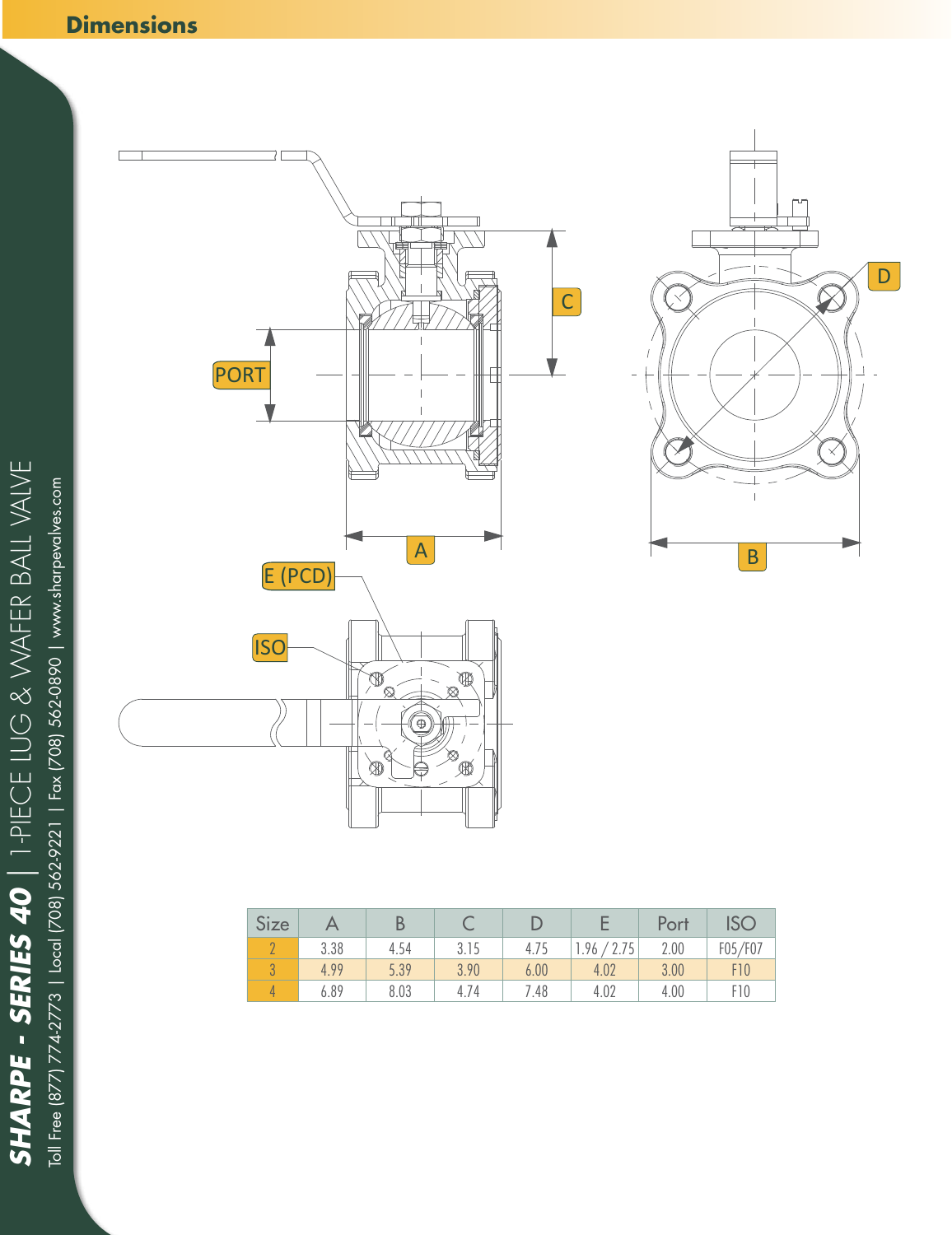